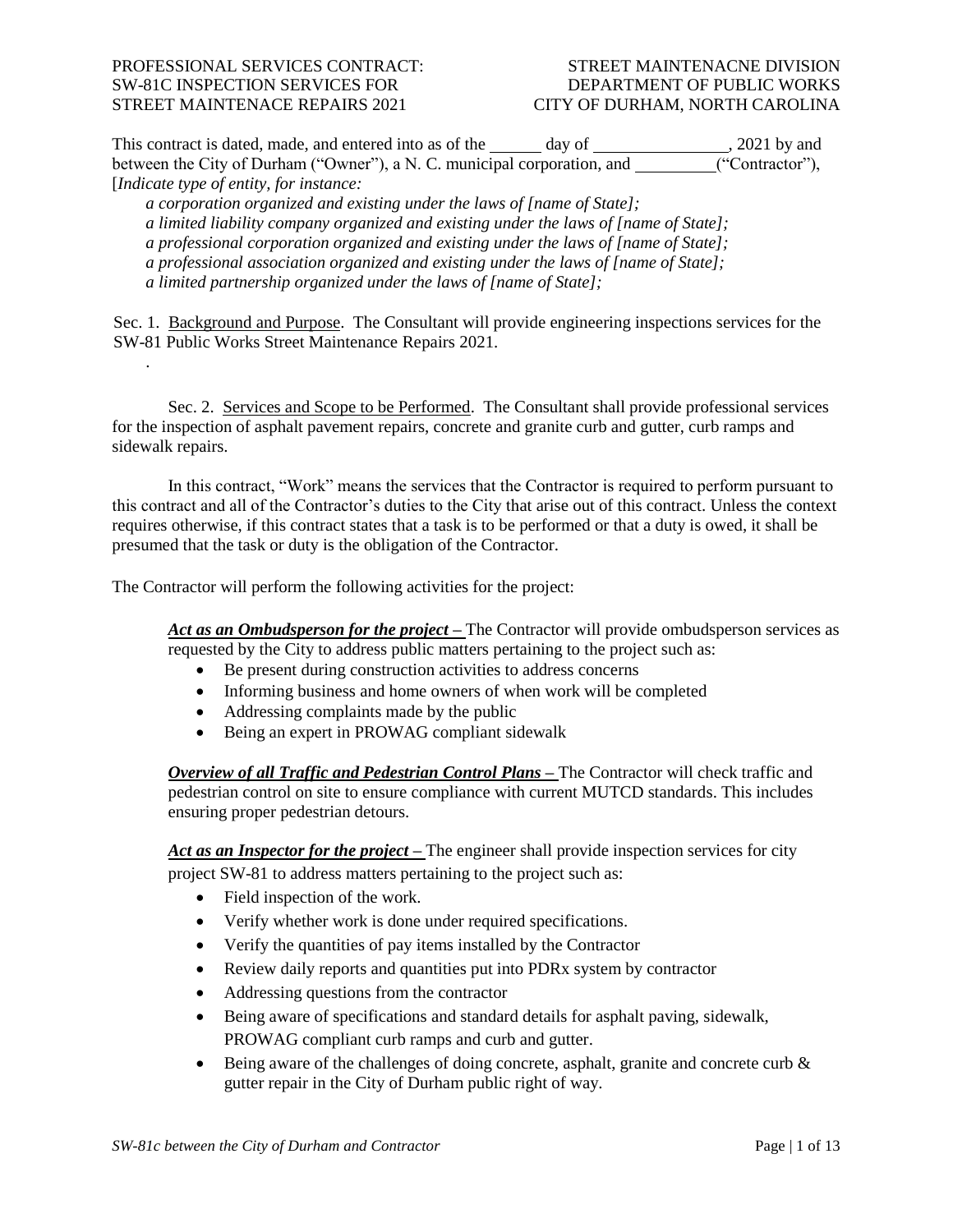*Other Services –* The Contractor will provide similar additional services related to the sidewalk repair projects as needed on an hourly basis.

Sec. 3. Notice to Proceed and Schedule.

(a) Upon award of the Contract, the Contractor will receive a Notice to Proceed to develop a comprehensive Schedule. Subsequent to completion and City approval of the Schedule, the Contractor will receive a Notice to Proceed. No work shall commence without receiving the Notice to Proceed from the City. The work shall be complete in 380 days.

(b) Attachment A includes the Scope of Services and the hourly rates. This is a cost not to exceed contract and payment will be based upon the work completion of individual line items. Fees for permits, applications, or regulatory fees will be paid by the City. Tasks or (disciplines) are shown in Attachment A.

(c) Duration - This Agreement is in effect for 380 days from the date of Notice to Proceed for this agreement.

(d) Disputed Items - In the event that Consultant's invoices and receipts are submitted in compliance with the requirements of this Agreement, if the City disputes any items in any invoices submitted by Consultant, City shall notify the Consultant within 60 days of receipt of any disputed item and request clarification and/or remedial action.

Sec. 4. Complete Work without Extra Cost. Except to the extent otherwise specifically stated in this contract, the Contractor shall obtain and provide, without additional cost to the City, all labor, materials, equipment, transportation, facilities, services, permits, and licenses necessary to perform the Work.

Sec. 5. Contractor's Billings to City. Compensation. The Contractor shall send invoices to the City on a monthly or bi-monthly basis for the amounts to be paid pursuant to this contract. Each invoice shall document, to the reasonable satisfaction of the City**:** such information as may be reasonably requested by the City. Within 60 days after the City receives an invoice, the City shall send the Contractor a check in payment for all undisputed amounts contained in the invoice.

(a) The City shall pay the Contractor for the Work completed based on the line items provided in the Fee schedule shown in "Attachment B, Fee Schedule" for tasks/milestones below:

> Inspections Traffic and Pedestrian Control Direct Project Expenses Additional Services

(b) The City shall not be obligated to pay the Contractor any payments, fees, expenses, or compensation other than those authorized by this section. The total dollar amount to be paid under this contract by the City to the Contractor shall not exceed \$ .

Sec. 6. Prompt Payment to Subcontractors. (a) Within 7 days of receipt by the Contractor of each payment from the City under this contract, the Contractor shall pay all Subcontractors (which term includes subcontractors and suppliers) based on work completed or service provided under the subcontract. Should any payment to the Subcontractor be delayed by more than 7 days after receipt of payment by the Contractor from the City under this contract, the Contractor shall pay the Subcontractor interest, beginning on the  $8<sup>th</sup>$  day, at the rate of 1% per month or fraction thereof on such unpaid balance as may be due. By appropriate litigation, Subcontractors shall have the right to enforce this subsection (a) directly against the Contractor, but not against the City of Durham.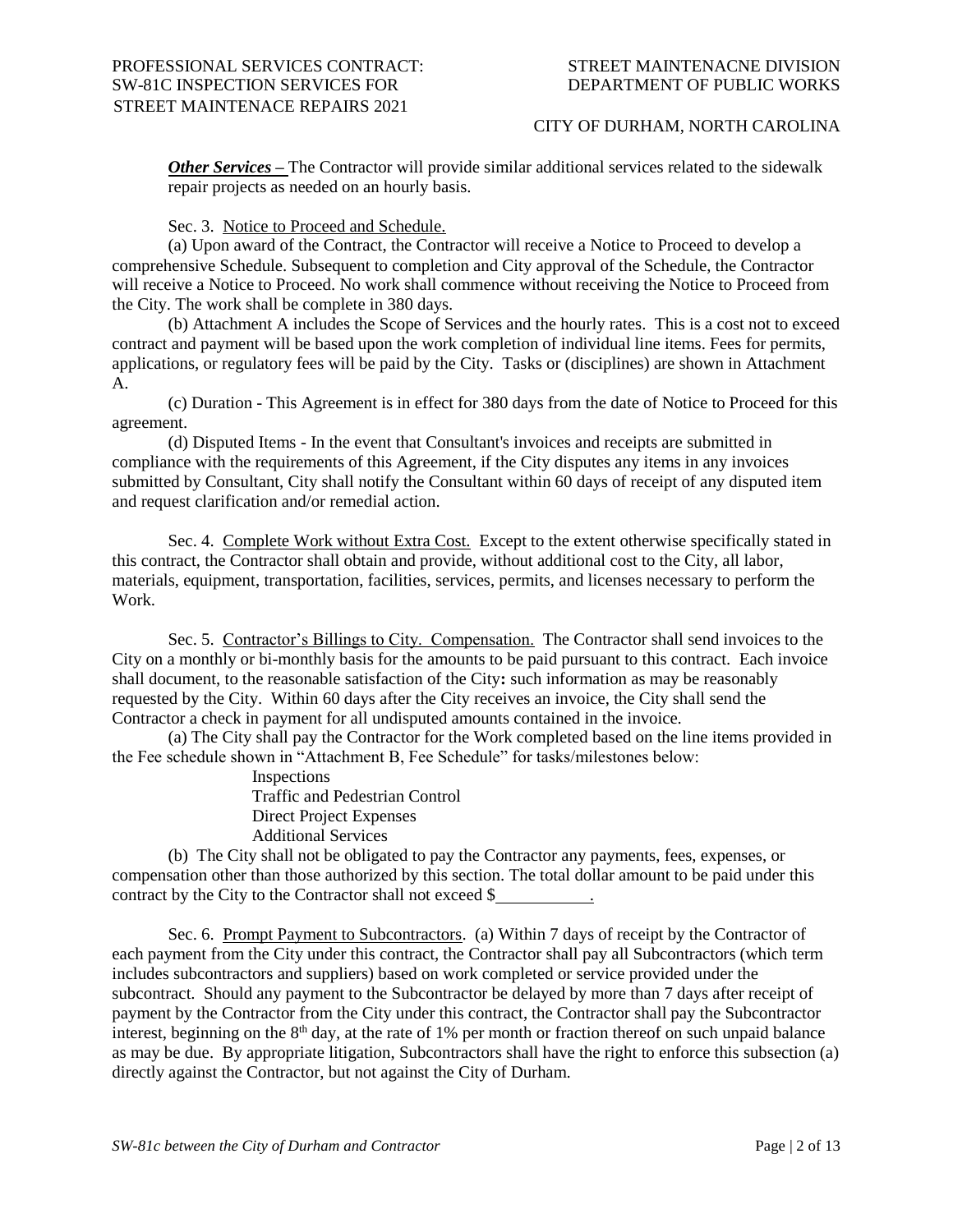## CITY OF DURHAM, NORTH CAROLINA

(b) If the individual assigned to administer this contract for the City (in this section, titled "Prompt Payment to Subcontractors," he or she will be referred to as the "Project Manager") determines that it is appropriate to enforce subsection (a) in this manner, the City may withhold from progress or final payments to the Contractor the sums estimated by the Project Manager to be

(i) the amount of interest due to the Subcontractor under subsection (a), and/or

(ii) the amounts past-due under subsection (a) to the Subcontractor but not exceeding 5% of the payment(s) due from the City to the Contractor.

This subsection (b) does not limit any other rights to withhold payments that the City may have. (c) Nothing in this section (titled "Prompt Payment to Subcontractors") shall prevent the

Contractor at the time of invoicing, application, and certification to the City from withholding invoicing, application, and certification to the City for payment to the Subcontractor for unsatisfactory job progress; defective goods, services, or construction not remedied; disputed work; third-party claims filed or reasonable evidence that such a claim will be filed; failure of the subcontractor to make timely payments for labor, equipment, and materials; damage to the Contractor or another subcontractor; reasonable evidence that the subcontract cannot be completed for the unpaid balance of the subcontract sum; or a reasonable amount for retainage not to exceed 10%.

(d) The Project Manager may require, as a prerequisite to making progress or final payments, that the Contractor provide statements from any Subcontractors designated by the Project Manager regarding the status of their accounts with the Contractor. The statements shall be in such format as the Project Manager reasonably requires, including notarization if so specified.

Sec. 7. Insurance. Contractor agrees to maintain, on a primary basis and at is sole expense, at all times during the life of this Contract the following coverage's and limits. The requirements contained herein, as well as City's review or acceptance of insurance maintained by Contractor is not intended to and shall not in any manner limit or qualify the liabilities or obligations assumed by Contractor under this Contract. All insurance companies must be authorized to do business in North Carolina and have no less than an A VIII rating or better.

- a) Commercial General Liability Combined single limit of no less than \$1,000,000 each occurrence and \$2,000,000 aggregate. Coverage shall not contain any endorsement(s) excluding nor limiting Product/Completed Operations, Contractual Liability or Cross Liability.
- b) Automobile Liability Limits of no less than \$1,000,000 Combined Single Limit. Coverage shall include liability for Owned, Non-Owned and Hired automobiles. In the event Contractor does not own automobiles, Contractor agrees to maintain coverage for Hired and Non-Owned Auto Liability, which may be satisfied by way of endorsement to the Commercial General Liability policy or separate Auto Liability policy. Automobile coverage is only necessary if vehicles are used in the provision of services under this Contract and/or are brought on a City of Durham site
- c) Workers' Compensation & Employers Liability Contractor agrees to maintain Worker's Compensation Insurance in accordance with North Carolina General Statute Chapter 97 and with limits of no less than \$1,000,000 each accident, each employee and policy limit.
- d) Umbrella or Excess Liability Contractor may satisfy the minimum liability limits required above under an Umbrella or Excess Liability policy. There is no minimum Per Occurrence limit of liability under the Umbrella or Excess Liability, however, the Annual Aggregate limits shall not be less than the highest 'Each Occurrence' limit for required policies. Contractor agrees to endorse City of Durham as an 'Additional Insured' on the Umbrella or Excess Liability, unless the Certificate of Insurance states the Umbrella or Excess Liability provides coverage on a 'Follow-Form' basis.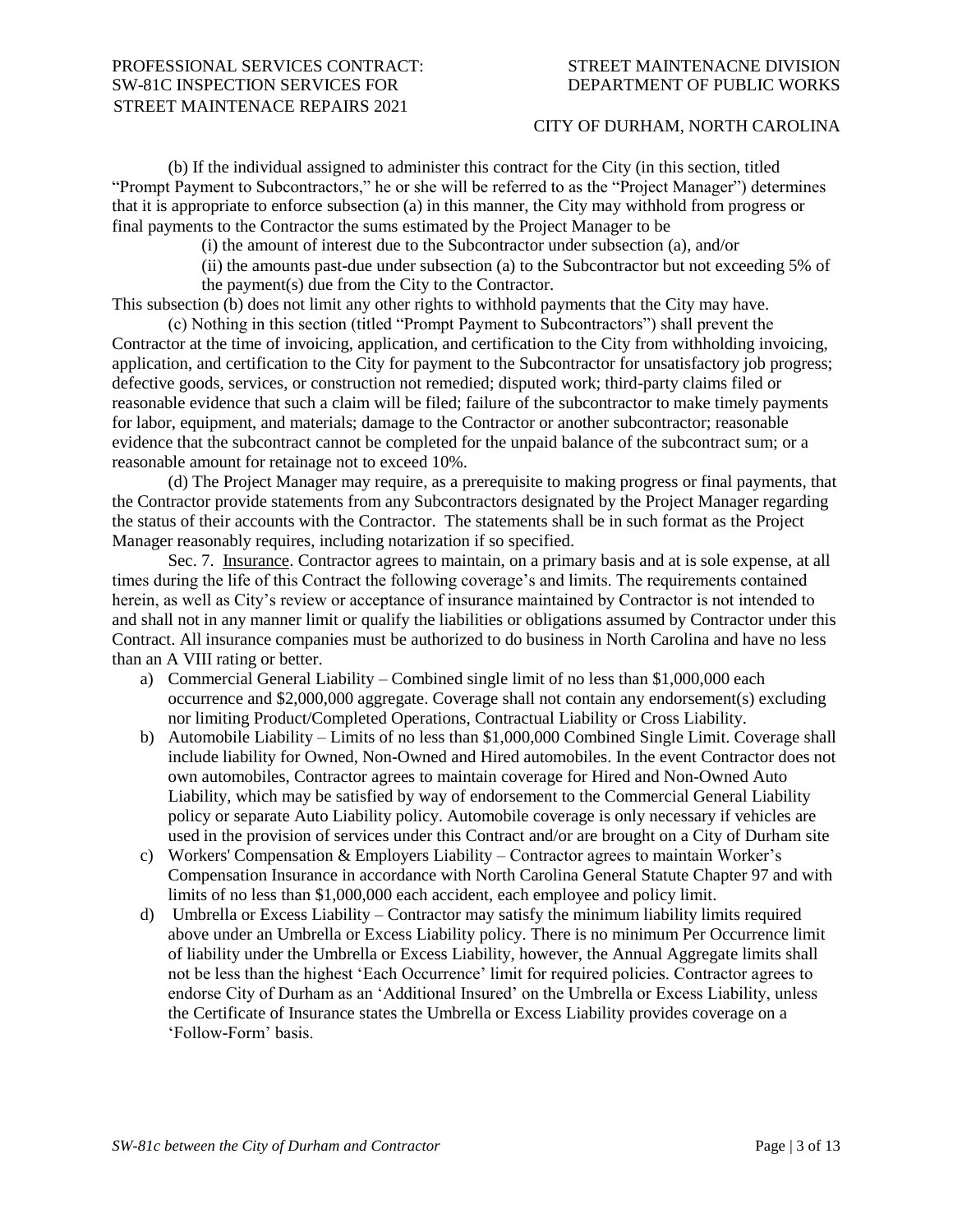- e) Professional Liability Contractor agrees to maintain Professional Liability Insurance with limits no less than \$1,000,000, covering claims arising out of professional architect, engineers and surveyors services performed in connection with this contract.
- f) Additional Insured Contractor agrees to endorse the City as an Additional Insured on the Commercial General Liability. The Additional Insured shall read 'City of Durham as its interest may appear'.
- g) Certificate of Insurance Contractor agrees to provide City of Durham a Certificate of Insurance evidencing that all coverage's, limits and endorsements required herein are maintained and in full force and effect, and Certificates of Insurance shall provide a minimum thirty (30) day endeavor to notify, when available, by Contractor's insurer. If Contractor receives a non-renewal or cancellation notice from an insurance carrier affording coverage required herein, or receives notice that coverage no longer complies with the insurance requirements herein, Contractor agrees to notify the City within five (5) business days with a copy of the non-renewal or cancellation notice, or written specifics as to which coverage is no longer in compliance.

| The Certificate Holder address should read: | City of Durham<br>Public Works Dept./Contract Mgmt.<br>101 City Hall Plaza, Ste. 3100<br>Durham, NC 27701 |
|---------------------------------------------|-----------------------------------------------------------------------------------------------------------|
|                                             |                                                                                                           |
|                                             |                                                                                                           |

Sec. 8. Performance of Work by City. If the Contractor fails to perform the Work in accordance with the schedule referred to in section two above, the City may, in its discretion, in order to bring the project closer to the schedule, perform or cause to be performed some or all of the Work, and doing so shall not waive any of the City's rights and remedies. Before doing so, the City shall give the Contractor notice of its intention. The Contractor shall reimburse the City for additional costs incurred by the City in exercising its right to perform or cause to be performed some or all of the Work pursuant to this section.

Sec. 9. Exhibits. The following exhibits are made a part of this contract:

(a) Attachment "A" Scope of Services containing pages.

(b) Attachment "B" Statement of Fees containing pages.

In case of conflict between an exhibit and the text of this contract excluding the exhibit, the text of this contract shall control.

Sec. 10. Notice. (a) In General. This subsection (a) pertains to all notices related to or asserting default, breach of contract, claim for damages, suspension or termination of performance, suspension or termination of contract, and extension or renewal of the term. All such notices must be in writing and made by personal delivery, UPS, Federal Express, a designated delivery service authorized pursuant to 26 U.S.C. 7502(f)(2), or certified United States mail, return receipt requested; in addition, subsection (b) must also be complied with.

(b) Additional Notice by Fax or Email. In addition to complying with subsection (a), the party giving notice or other communication shall also send it by fax or email if the other party has provided a valid, working fax number or email address.

(c) When Notice Period Is Less than 9 Days. If a required notice period is less than 9 days, the party shall also make reasonable attempts, before or promptly after giving written notice under subsections (a) and (b), to use a telephone to orally communicate the substance of the contents of the written notice. Communicating the substance of the contents by an in-person conversation will satisfy the preceding sentence.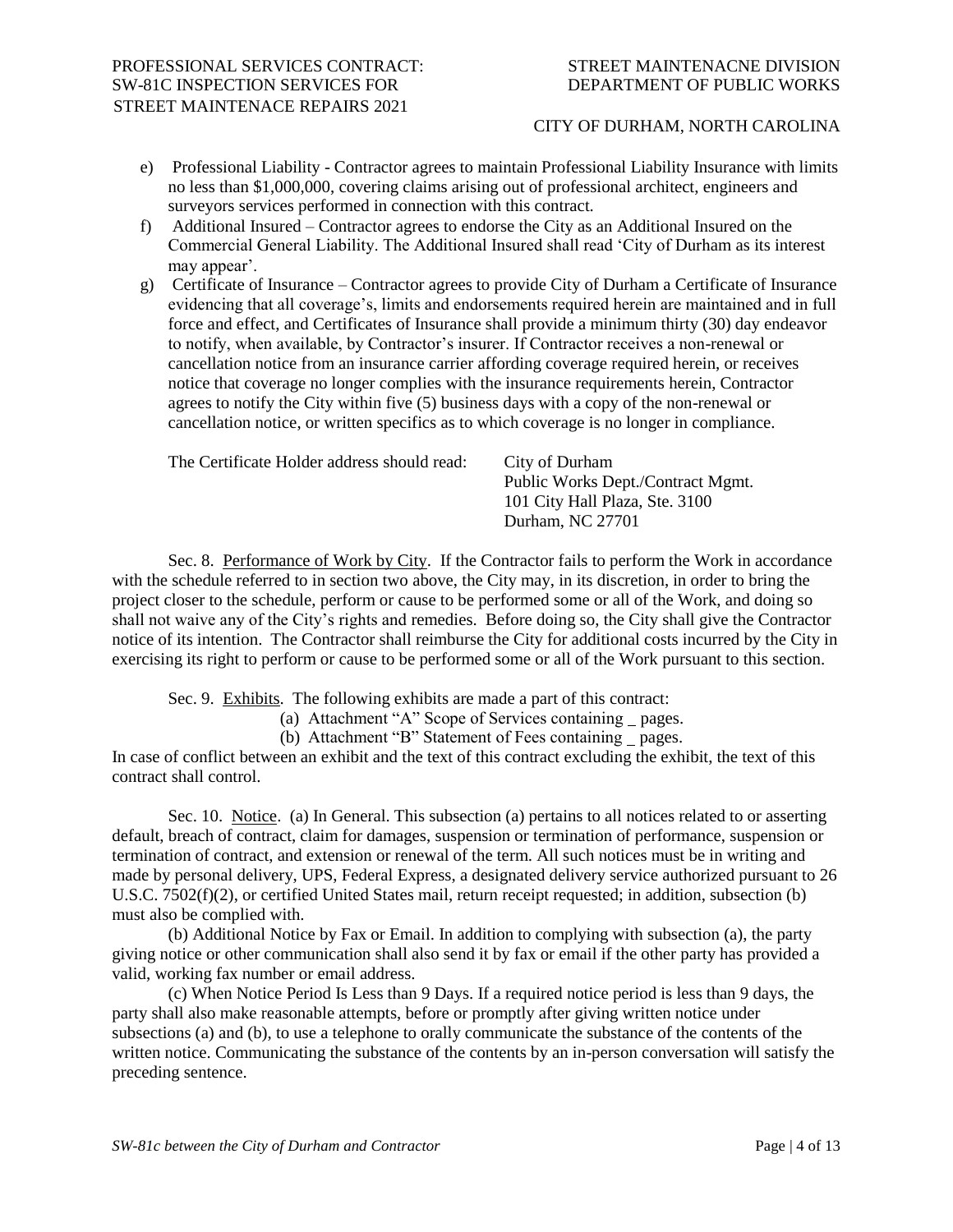## CITY OF DURHAM, NORTH CAROLINA

(d) Change of Address; Discovery of Invalid Fax Number or Email Address. A change of address, fax number, email address, telephone number, or person to receive notice may be made by either party by notice given to the other party. At any time that a party discovers that the other party has provided it a fax number or email address that is not valid, the discovering party shall provide notice of the discovery to the other party, so that it can substitute a valid fax number or email address.

(e) Date Notice Deemed Given. If a notice is sent by United States mail, it is deemed complete upon actual delivery or on the third day following the day on which it is deposited with the United States Postal Service, whichever occurs first. Notice is deemed given when both subsection (a) and subsection (b) have been complied with.

(f) When Undeliverable Notice Is Deemed Sent. If a notice is undeliverable because the address or other information provided to the sender by the other party is incorrect, incomplete, or out of date, the notice will be deemed sent on the date that the sender attempts to deliver by fax or email, or the date it places the notice in the custody of UPS, Federal Express, a designated delivery service authorized pursuant to 26 U.S.C. 7502(f)(2), or the U. S. Postal Service for certified United States mail, return receipt requested. If a fax is not received because the recipient's fax number is busy on three attempts to fax that are at least ten minutes apart during a 4-hour period, the fax will be deemed undeliverable.

(g) Addresses. Subject to change pursuant to subsection (d), the addresses for these notices, are:

To the City of Durham (Owner): ATTN: Mike Boyd, MScM Public Works Operations Center Street Maintenance Division 1100 Martin Luther King Jr. Pkwy Durham, NC 27707 Cell No.: (984) 227-4486 Email: [mike.boyd@durhamnc.gov](mailto:mike.boyd@durhamnc.gov)

To the Contractor: Contractor: ATTN: Phone: Fax: Email:

Sec. 11. Indemnification.

(a) In general. The terms of subsection (c) (Standard Indemnification Provision) below shall apply to the Contractor, subject to subsections (d) through (k), where applicable.

(b) Definitions. These definitions apply to this Section unless otherwise stated.

Contractor – Each party to this contract except the City of Durham.

Construction agreement -- any promise or agreement in, or in connection with, a contract or agreement relative to the design, planning, construction, alteration, repair, or maintenance of a building, structure, highway, road, appurtenance, or appliance, including moving, demolition, and excavating connected therewith.

Defend –In this Section except in subsection (c), defend means to pay for or furnish counsel at the expense of the Contractor to defend any of the Indemnitees against claims alleged or brought against any of the Indemnitees by a third party alleged or brought in any court or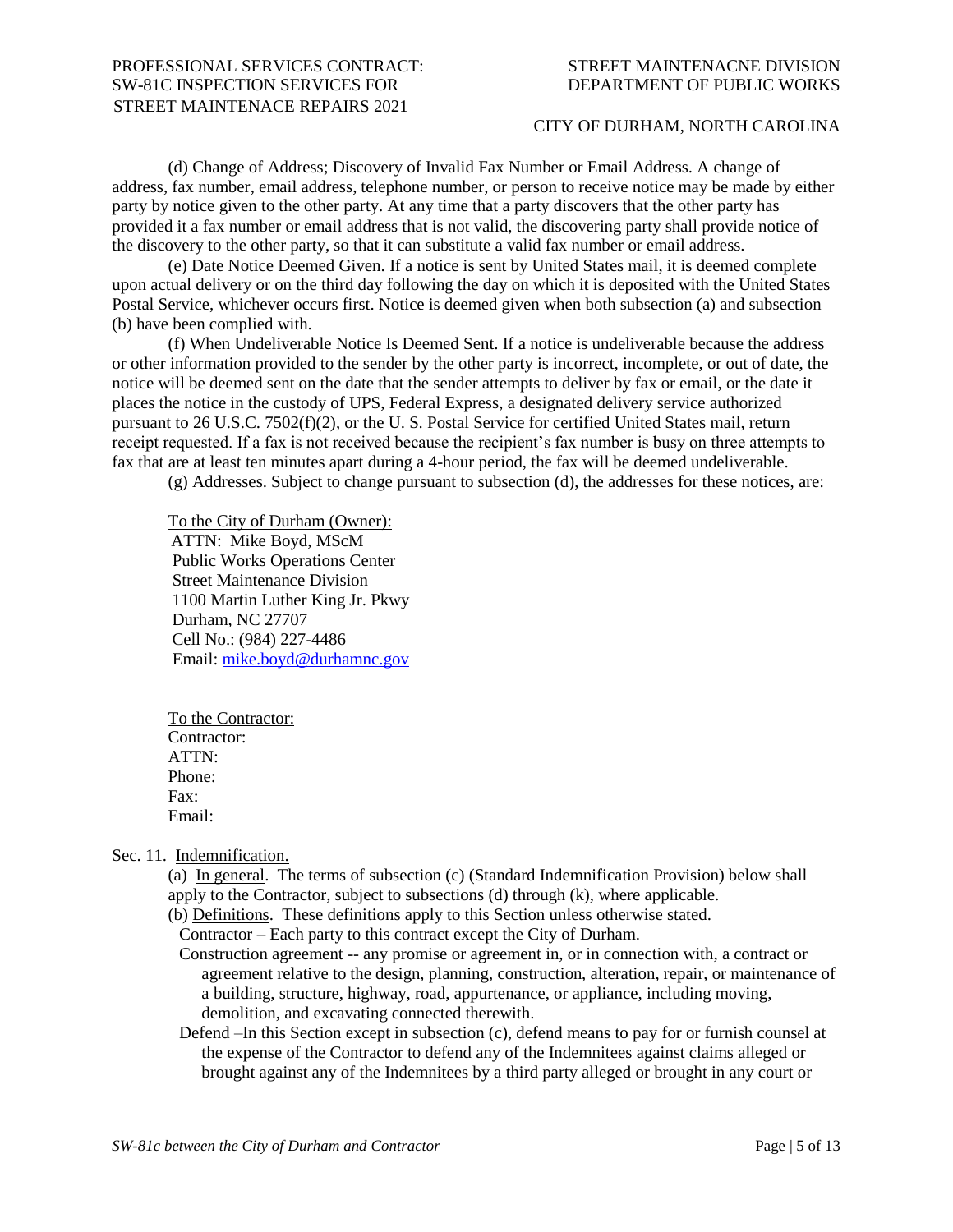other tribunal, including forms of alternative dispute resolution required by law or contract, before the court or tribunal has reached a final determination of fault.

Derivative parties -- with respect to a party, any of that party's subcontractors, agents, employees, or other persons or entities for which the party may be liable or responsible as a result of any statutory, tort, or contractual duty.

Design professional -- a person or entity who is licensed under and provides professional services regulated by Chapters 83A, 89A, 89C, 89E, or 89F of the N. C. General Statutes.

- Design professional agreement -- any promise or agreement in, or in connection with, a contract or agreement with a design professional to provide design professional services.
- Design professional services -- a service or work performed by a design professional for which licensure is required under Chapters 83A, 89A, 89C, 89E, or 89F of the N. C. General Statutes.
- Fault a breach of contract; negligent, reckless, or intentional act or omission constituting a tort under applicable statutes or common law; or violations of applicable statutes or regulations.
- Indemnitees -- City and its officers, officials, independent contractors, agents, and employees, excluding the Contractor.
- Subcontractor any person or entity, of any tier, providing labor or material through the Contractor for use on the project at issue in the applicable construction agreement or design professional agreement.

(c) Standard Indemnification Provision. (i) The Contractor shall defend, indemnify, and hold harmless Indemnitees from and against all Charges that arise in any manner from, in connection with, or out of this contract as a result of acts or omissions of the Contractor or its derivative parties. In performing its duties under this subsection "c," the Contractor shall at its sole expense defend Indemnitees with legal counsel reasonably acceptable to City. (ii) "Charges" means claims, judgments, costs, damages, losses, demands, liabilities, duties, obligations, fines, penalties, royalties, settlements, and expenses. Included without limitation within "Charges" are (1) interest and reasonable attorney's fees assessed as part of any such item, and (2) amounts for alleged violations of sedimentation pollution, erosion control, pollution, or other environmental laws, regulations, ordinances, rules, or orders - including but not limited to any such alleged violation that arises out of the handling, transportation, deposit, or delivery of the items that are the subject of this contract. By appropriate litigation, each Indemnitee, severally, shall have the right to enforce this section (titled "Indemnification") directly against the Contractor, but not against the City of Durham.

(d) Restriction regarding Indemnitees' Negligence. This contract shall not require the Contractor to indemnify or hold harmless Indemnitees against liability for damages arising out of bodily injury to persons or damage to property proximately caused by or resulting from the negligence, in whole or in part, of Indemnitees.

(e) Restriction regarding Fault in Construction Agreements and Design Professional Agreements. If this contract is a construction agreement or design professional agreement, nothing in this contract requires the Contractor to indemnify or hold harmless Indemnitees or any other person or entity against losses, damages, or expenses unless the fault of the Contractor or its derivative parties is a proximate cause of the loss, damage, or expense indemnified.

(f) Restriction regarding Negligence of Design Professionals. Nothing in this contract requires the Contractor, provided that it is a design professional, to defend Indemnitees or any other person or entity against liability or claims for damages, or expenses, including attorney's fees, proximately caused or allegedly caused by the professional negligence, in whole or in part, of the Contractor, the City, or their derivative parties, whether the claim is alleged or brought in tort or contract.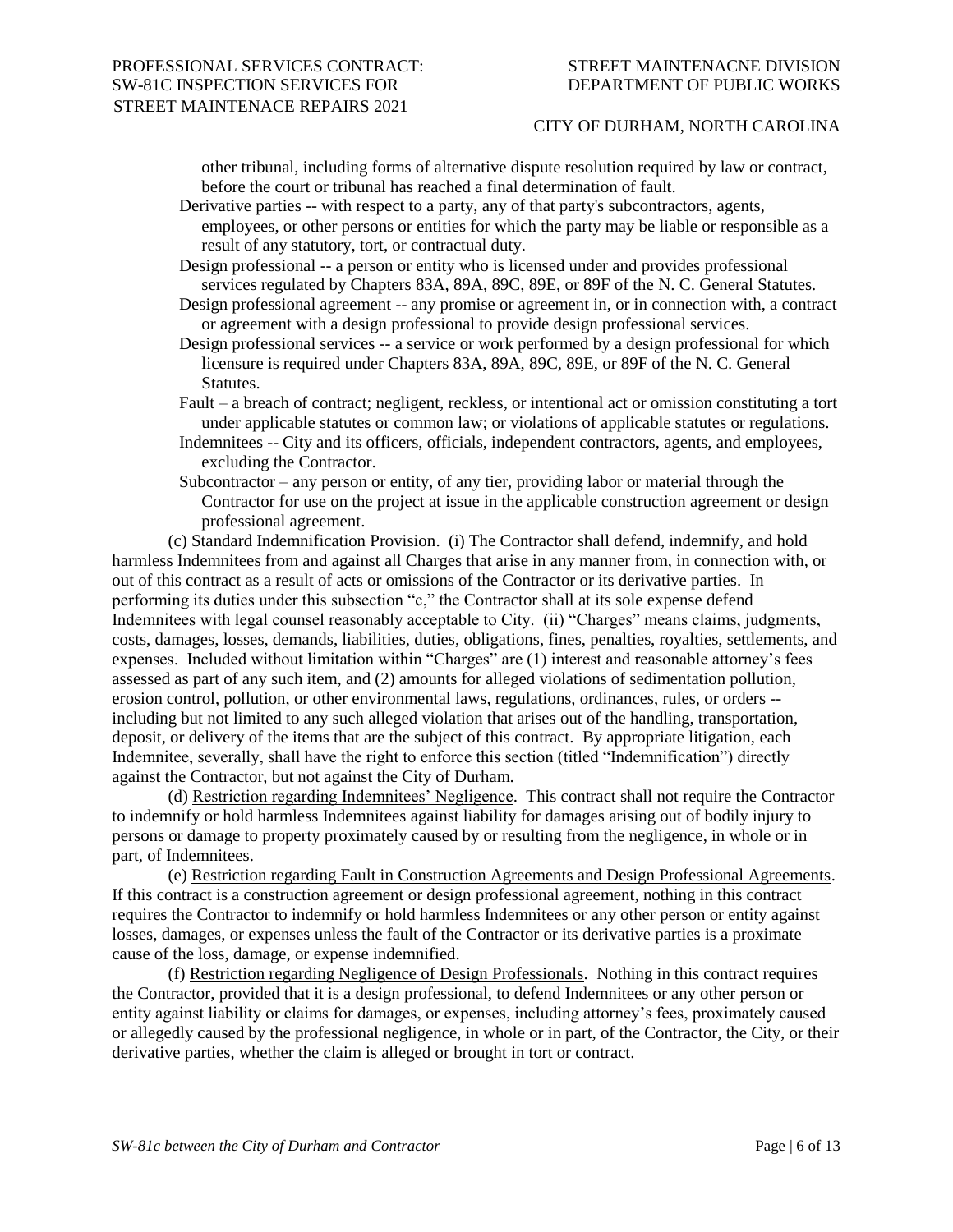## CITY OF DURHAM, NORTH CAROLINA

(g) Liability When at Fault. The parties intend that nothing in this contract shall be construed to exclude from any indemnity or hold harmless provisions enforceable under subsection (d) (Restriction regarding Indemnitees' Negligence) and subsection (e) (Restriction regarding Fault in Construction Agreements and Design Professional Agreements) any attorneys' fees, litigation or arbitration expenses, or court costs actually incurred by the City to defend against third party claims alleged in any court, tribunal, or alternative dispute resolution procedure required of the City by law or by contract, if the fault of the Contractor or its derivative parties is a proximate cause of the attorney's fees, litigation or arbitration expenses, or court costs to be indemnified. Every provision in this contract that violates the parties' intent expressed in the preceding sentence shall be construed and revised to the extent that it is lawful in order to make the provision conform with such intent.

(h) Insurance Contracts and Bonds. This Section does not affect an insurance contract, workers' compensation, or any other agreement issued by an insurer; and this Section does not apply to lien or bond claims asserted under Chapter 44A of the N.C. General Statutes.

(i) Other Provisions. Every provision in this contract that violates subsection (d) (Restriction regarding Indemnitees' Negligence), subsection (e) (Restriction regarding Fault in Construction Agreements and Design Professional Agreements), or subsection (f) (Restriction Regarding Negligence of Design Professionals) shall be construed and revised to the extent that it is lawful in order to make the provision conform with those subsections.

(j) Survival. This Section shall remain in force despite termination of this contract (whether by expiration of the term or otherwise) and termination of the services of the Contractor under this contract.

(k) Compliance with Law. This Section shall be applied to the maximum extent allowed by law but it shall be construed and limited as necessary to comply with N.C.G.S. § 22B-1. This Section is not to be construed in favor or against any party as the drafter. The preceding sentence is not intended to imply or direct how the remainder of this Section or of this contract is to be construed.

Sec. 12. Trade Secrets; Confidentiality. The request for proposals (RFQ) section titled "Trade Secrets and Confidentiality" shall apply to any Trade Secrets disclosed to the City during the process leading to the parties' entering into this Contract (including all of the Contractor's responses to the RFP). This section (titled "Trade Secrets; Confidentiality") shall remain in force despite termination of this contract (whether by expiration of the term or otherwise) and termination of the services of the Contractor under this contract. For purposes of this contract, the word "candidate" in the RFP section just cited shall mean the "Contractor."

Sec. 13. Termination for Convenience ("TFC"). (a) *Procedure.* Without limiting any party's right to terminate for breach, the parties agree that the City may, without cause, and in its discretion, terminate this contract for convenience by giving the Contractor written notice that refers to this section. TFC shall be effective at the time indicated in the notice. (b) *Obligations*. Upon TFC, all obligations that are still executory on both sides are discharged except that any right based on prior breach or performance survives, and the indemnification provisions and the section of this contract titled Trade Secrets and confidentiality, if any, shall remain in force. At the time of TFC or as soon afterwards as is practical, the Contractor shall give the City all Work, including partly completed Work. In case of TFC, the Contractor shall follow the City's instructions as to which subcontracts to terminate. (c) *Payment*. The City shall pay the Contractor an equitable amount for the costs and charges that accrue because of the City's decisions with respect to the subcontracts, but excluding profit for the Contractor. Within 20 days after TFC, the City shall pay the Contractor one hundred dollars as a TFC fee and shall pay the Contractor for all Work performed except to the extent previously paid for. Work shall be paid for in accordance with the method (unit prices, hourly fees, etc.) to be used for payment had the Work been completed except to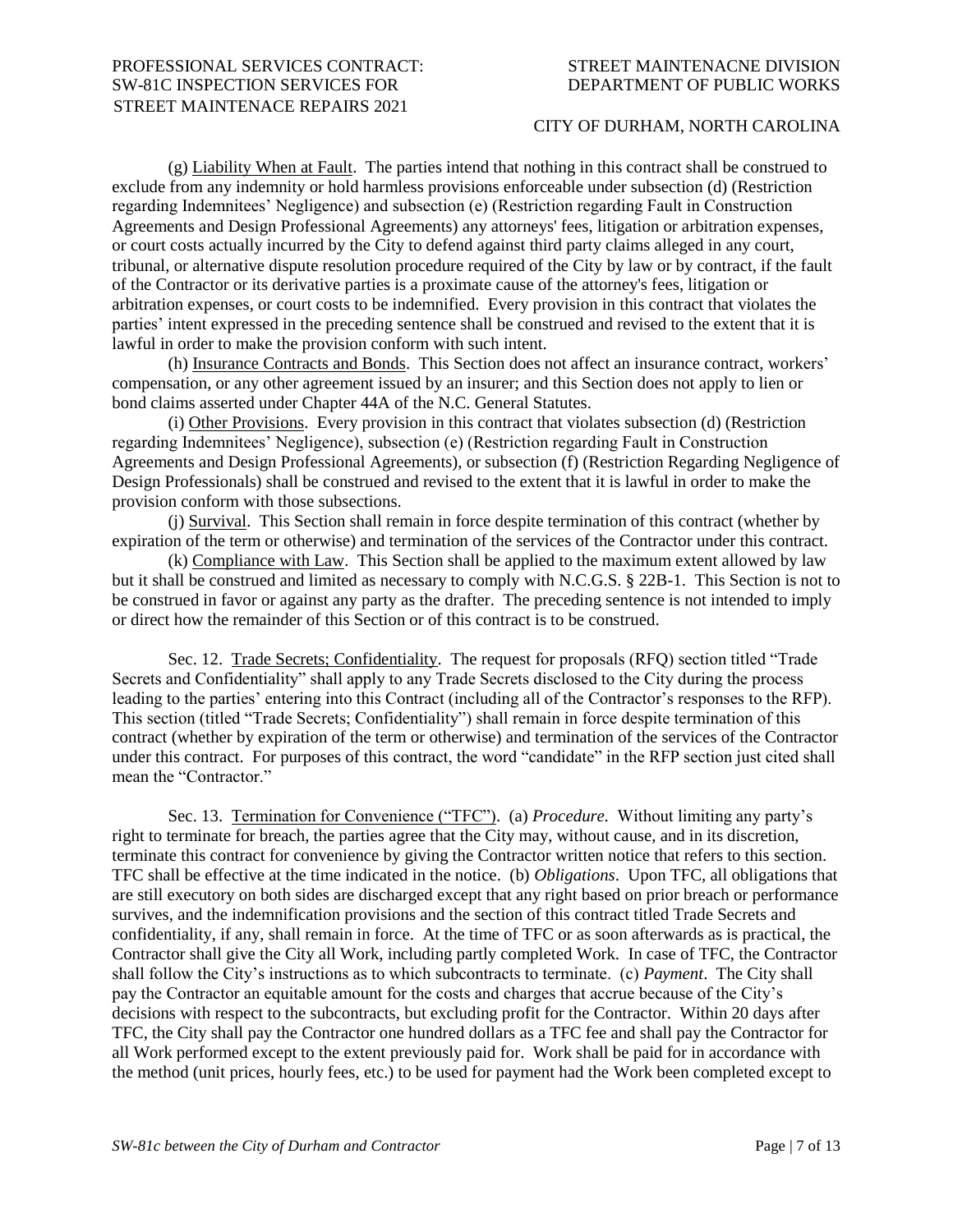the extent it would be inequitable to either party, and if Work was to be paid for on a lump-sum basis, the City shall pay the part of the lump sum that reflects the percentage of completion attained for that Work. The Contractor shall not be entitled to any payment because of TFC except as stated in this section, whether on the basis of overhead, profit, damages, other economic loss, or otherwise.

## Sec. 14. State Law Provisions.

(a) E-Verify Requirements. (a) If this contract is awarded pursuant to North Carolina General Statutes (NCGS)  $143-129 - (i)$  the contractor represents and covenants that the contractor and its subcontractors comply with the requirements of Article 2 of Chapter 64 of the NCGS; (ii) the words "contractor," "contractor's subcontractors," and "comply" as used in this subsection (a) shall have the meanings intended by NCGS 143-129(j); and (iii) the City is relying on this subsection (a) in entering into this contract. (b) If this contract is subject to NCGS 143-133.3, the contractor and its subcontractors shall

comply with the requirements of Article 2 of Chapter 64 of the NCGS.

## Sec. 15. Ownership of Work Products.

(a) The Contractor hereby assigns to the City, without reservation, all copyrights in all Projectrelated documents, models, photographs, and other expression created by the Contractor. Among those documents are certain "Work Product," including the design drawings and the Construction Documents. The City's obligation to pay the Contractor is expressly conditioned upon the Contractor's obtaining a valid written comprehensive assignment of copyrights from its consultants in terms identical to those that obligate the Contractor to the City as expressed in this subsection, which copyrights the Contractor, in turn, hereby assigns to the City. The City, in return, hereby grants the Contractor and its subcontractors and sub consultants a revocable, nonexclusive license to reproduce the documents for purposes relating directly to the Contractor's performance of its obligations under this Agreement for the Contractor's archival records, and for the Contractor's reproduction of drawings and photographs in the Contractor's marketing materials. This nonexclusive license shall terminate automatically upon the occurrence of either a breach of this Agreement by the Contractor or the accused commission by the Contractor of a tort or a crime affecting the City or the project or upon termination of this Agreement. This nonexclusive license is granted to the contractor alone and shall not be assigned by the Contractor to any other person or entity, except that the non-exclusive license granted in this Agreement to the Contractor for purposes of the Contractor's performance hereunder may be sub-licensed to the Contractor's subcontractors or sub consultants (with the same limitations). Subject to the foregoing, this nonexclusive license shall terminate automatically upon a Consultant's assignment of this nonexclusive license to another or its attempt to do so.

(b) To the extent that liability arises from misuse of the Work Product by the City or another consultant or designer, the Contractor shall not be responsible for that misuse. If the City uses the Work Products for purposes including additions to and modifications of the project, and for other projects, the City shall indemnify the Contractor for losses, including reasonable attorneys' fees, suffered by the Contractor as a result of the use of the design and these documents for such other purposes. If these documents are used for other purposes, the City shall see that they are modified (i) to indicate that the Contractor did not prepare them for such other purposes and is not responsible for their use in connection with such other purposes and (ii) to delete the Contractor's name and seal from the documents (where permitted or required by law).

(c) Except for the licenses granted in this Section 15, no other license or right shall be deemed granted or implied under this Agreement. No other project-related data, expression, or documents may be reproduced by the Contractor or its subcontractors or subconsultants for any other purposes without the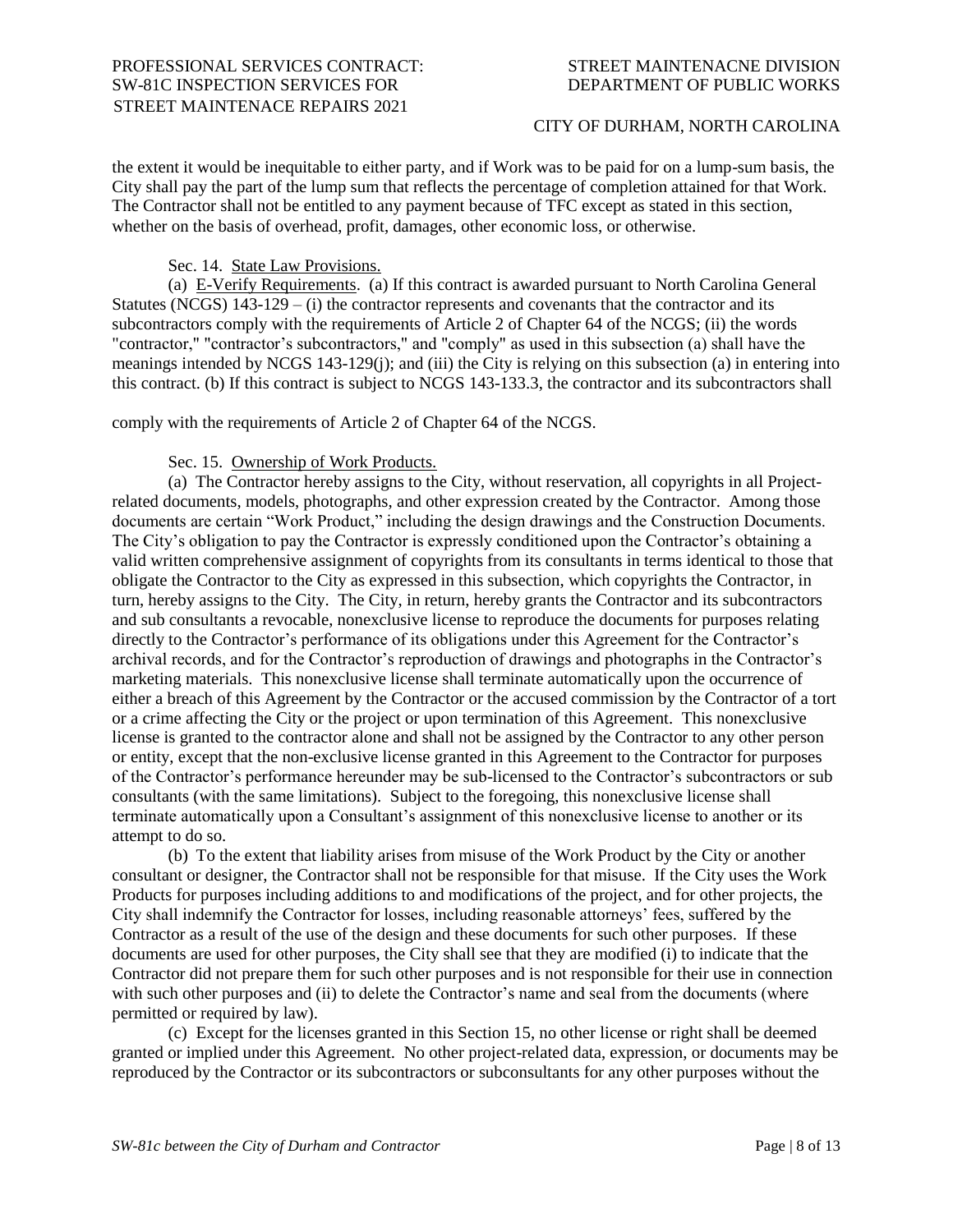## CITY OF DURHAM, NORTH CAROLINA

express written permission of the City.

(d) If the City subsequently reproduces project-related documents or creates a derivative work based upon project-related documents created by the Contractor, the City shall (where permitted or required by law) remove or completely obliterate the original professional's seals, logos, and other indications on the documents of the identity of the Contractor and its subcontractors or subconsultants.

Sec. 16. Standard of Care. The standard of care for all professional design and related services performed or furnished by Contractor under this Agreement will be the care and skill ordinarily used by members of the subject profession practicing on similar projects whether such projects can be found locally, regionally or nationally. Subject to the foregoing standard of care, Contractor and its consultants may use or rely upon design elements and information ordinarily or customarily furnished by others, including, but not limited to, specialty contractors, manufacturers, suppliers, and the publishers of technical standards. The Contactor warrants the accuracy of Contractor's representations made to City as to Contractor's qualifications and experience during the process in which the City selected the Contractor. The Contractor represents and warrants that it has the requisite professional licensure and registration required by the State of North Carolina necessary to perform the work.

Sec. 17. Dispute Resolution and Compensation for Contractor's Errors.

(a) Dispute Resolution -- The City and Contractor agree to negotiate each dispute between them in good faith during the 30 days after providing the other party with a notice of dispute. If negotiations are unsuccessful in resolving the dispute, then the City and Contractor may agree to mediation. If mediation is used and is unsuccessful, then the parties may exercise their rights at law. If, however, such dispute arises after the City has engaged a general contractor for construction work and during the construction administration phase, if any, the City and Contractor may avail themselves of the dispute resolution process adopted by the State Building Commission pursuant to G.S. § 143-135.26(11) and G.S. § 143-128(f1).

(b) Compensation for Contractor Design Errors -- If (i) the Contractor creates plans or specifications containing an error that causes actual construction of a portion of the work that needs to be changed solely because of the Contractor's error, and, (ii) the City elects to apply this Section 17(b), the Contractor shall pay the City all costs of correcting the error, including an amount to compensate the City for time spent by City's employees because of the error without regard to what other services those employees might have done for the City had the error not occurred.

(i) (Unforeseen Conditions) An error shall not be grounds for payment under this Section 17(b) if the error occurred because of physical conditions were:

not in fact known to the Contractor,

not in fact known to the Contractor's consultants,

not readily apparent to the Contractor, and

not readily apparent to the Contractor's consultants.

(ii) (Cost of Employees' Time) The cost of the employees' time will be calculated as follows: the time spent by any salaried employee of the City because of the error shall be compensated at an hourly rate equal to the employee's gross salary (using standards to determine gross salary for federal income tax purposes) during the applicable fiscal year of the City divided by the number of hours worked by that employee for the City during that fiscal year.

(iii)(Limits on Double Payments) If this Section 17(b) is applied to compensate the City for an error, the Contractor shall not owe the City any other compensation to remove the erroneously built work and replace it with correct work. However, the payment of such compensation or the application of this Section 17(b) shall not affect liability to the Contractor for personal injury or damage to property. (In the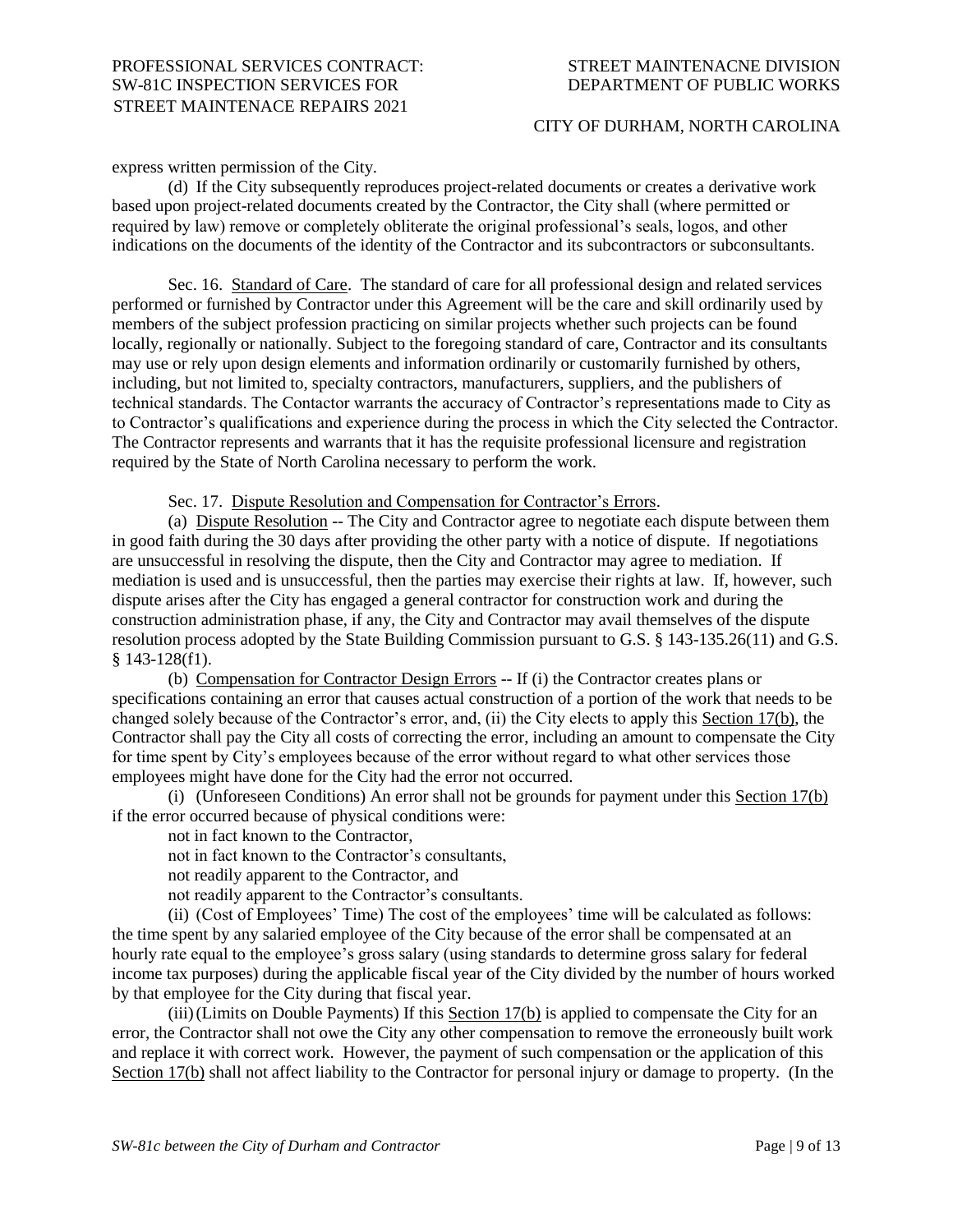preceding sentence, "damage to property" excludes the damage suffered by the City for the cost of replacing the erroneously installed work for which this paragraph provides compensation, but it includes all other general, special, consequential, or other kinds of damage resulting from the error.)

(iv) (Limit on Use of Payment against Contractor) A payment by the Contractor pursuant to this Section 17(b) shall be considered a compromise, and the City shall not introduce the fact of the payment in any legal action or proceeding except to the extent that compromises are admissible.

(v) (Nonpayment Hereunder Not to Prevent Other Claims) If this Section 17(b) is not applied by the City so as to compensate the City for an error, this Section 17(b) shall not be used to construe this Agreement so as to reduce any remedy that is available to the City because of that error. For example, to the extent an error is not compensated for because of the amount exceeds the insurance deductible, the City will not be deemed to have waived a claim for any damages arising from the error.

Sec. 18. Miscellaneous

(a) Choice of Law and Forum; Service of Process. (i) This contract shall be deemed made in Durham County, North Carolina. This contract shall be governed by and construed in accordance with the law of North Carolina. The exclusive forum and venue for all actions arising out of this contract shall be the North Carolina General Court of Justice, in Durham County. Such actions shall neither be commenced in nor removed to federal court. This subsection (a) shall not apply to subsequent actions to enforce a judgment entered in actions heard pursuant to this subsection. (ii) If the Contractor is not a natural person (for instance, the Contractor is a corporation or limited liability company), this subsection ii) applies. "Agent for Service of Process" means every person now or hereafter appointed by the Contractor to be served or to accept service of process in any State of the United States. Without excluding any other method of service authorized by law, the Contractor agrees that every Agent for Service of Process is designated as its non-exclusive agent for service of process, summons, and complaint. The Contractor will instruct each Agent for Service of Process that after such agent receives the process, summons, or complaint, such agent shall promptly send it to the Contractor. This subsection (ii) does not apply while the Contractor maintains a registered agent in North Carolina with the office of the N. C. Secretary of State and such registered agent can be found with due diligence at the registered office.

(b) Waiver. No action or failure to act by the City shall constitute a waiver of any of its rights or remedies that arise out of this contract, nor shall such action or failure to act constitute approval of or acquiescence in a breach thereunder, except as may be specifically agreed in writing.

(c) Performance of Government Functions. Nothing contained in this contract shall be deemed or construed so as to in any way estop, limit, or impair the City from exercising or performing any regulatory, policing, legislative, governmental, or other powers or functions.

(d) Severability. If any provision of this contract shall be unenforceable, the remainder of this contract shall be enforceable to the extent permitted by law.

(e) Assignment. Successors and Assigns. Without the City's written consent, the Contractor shall not assign (which includes to delegate) any of its rights (including the right to payment) or duties that arise out of this contract. The City Manager may consent to an assignment without action by the City Council. Unless the City otherwise agrees in writing, the Contractor and all assignees shall be subject to all of the City's defenses and shall be liable for all of the Contractor's duties that arise out of this contract and all of the City's claims that arise out of this contract. Without granting the Contractor the right to assign, it is agreed that the duties of the Contractor that arise out of this contract shall be binding upon it and its heirs, personal representatives, successors, and assigns.

(f) Compliance with Law. In performing all of the Work, the Contractor shall comply with all applicable law.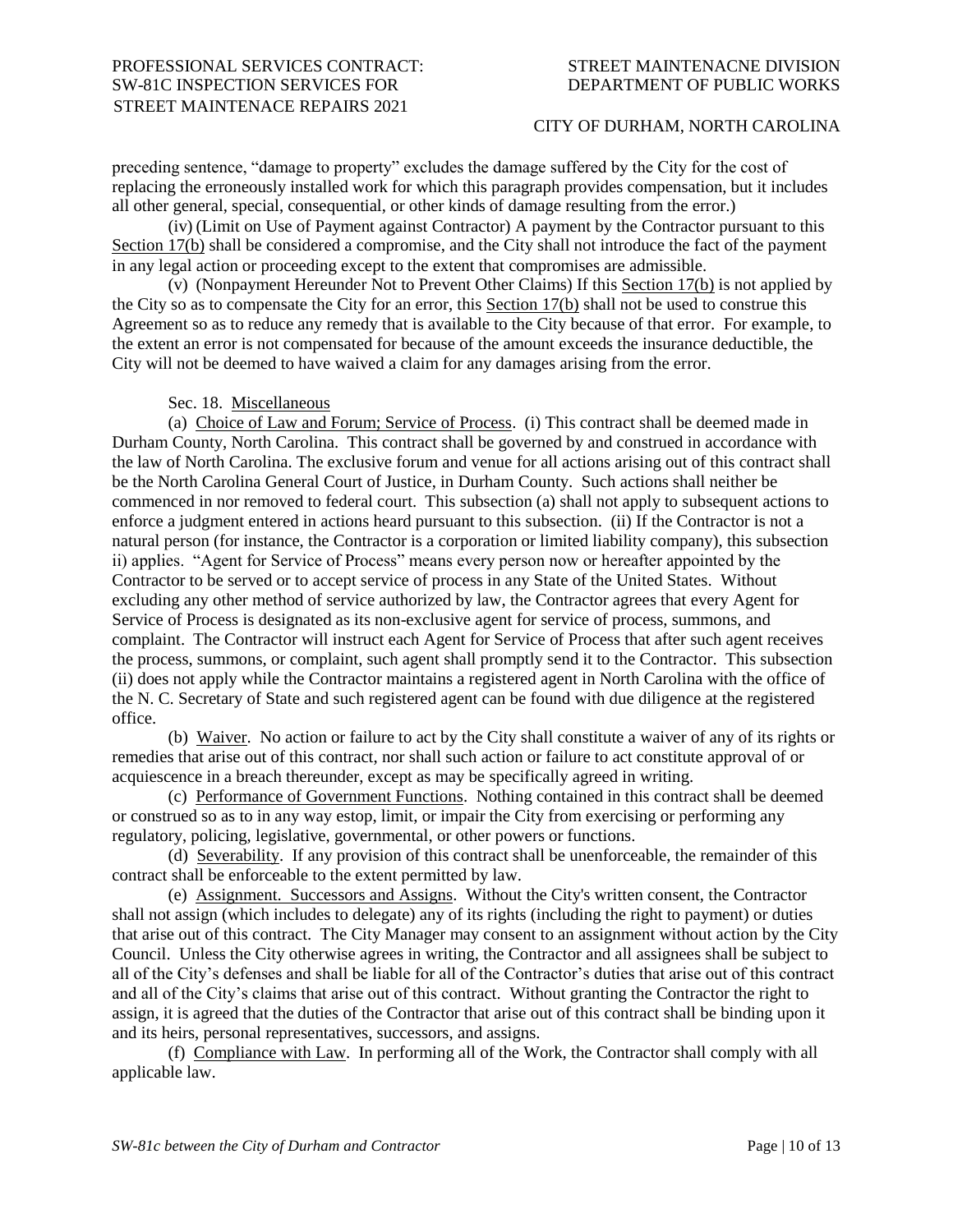# (g) Notice of City Policy. THE CITY OPPOSES DISCRIMINATION ON THE BASIS OF RACE AND SEX AND URGES ALL OF ITS CONTRACTORS TO PROVIDE A FAIR OPPORTUNITY FOR MINORITIES AND WOMEN TO PARTICIPATE IN THEIR WORK FORCE AND AS SUBCONTRACTORS AND VENDORS UNDER CITY CONTRACTS.

(h) EBOP. The Contractor shall comply with all applicable provisions of Article III of Chapter 18 of the Durham City Code (Equal Business Opportunities Ordinance), as amended from time to time. The failure of the Contractor to comply with that article shall be a material breach of contract which may result in the rescission or termination of this contract and/or other appropriate remedies in accordance with the provisions of that article, this contract, and State law. The Participation Plan submitted in accordance with that article is binding on the Contractor. Section 18-59(f) of that article provides, in part, "If the City Manager determines that the Contractor has failed to comply with the provisions of the Contract, the City Manager shall notify the Contractor in writing of the deficiencies. The Contractor shall have 14 days, or such time as specified in the Contract, to cure the deficiencies or establish that there are no deficiencies." It is stipulated and agreed that those two quoted sentences apply only to the Contractor's alleged violations of its obligations under Article III of Chapter 18 and not to the Contractor's alleged violations of other obligations.

(i) Limited Third Party Rights Created. This contract is intended for the benefit of the City and the Contractor and not any other person, except to the extent otherwise expressly stated in this contract.

(j) Principles of Interpretation and Definitions. (1) The singular includes the plural and the plural

the singular. The pronouns "it" and "its" include the masculine and feminine. References to statutes or regulations include all statutory or regulatory provisions consolidating, amending, or replacing the statute or regulation. References to contracts and agreements shall be deemed to include all amendments to them. The words "include," "including," etc. mean include, including, etc. without limitation. (2) References to a "Section" or "section" shall mean a section of this contract. (3) "Contract" and "Agreement," whether or not capitalized, refer to this instrument. (4) "Duties" includes obligations. (5) The word "person" includes natural persons, firms, companies, associations, partnerships, trusts, corporations, governmental agencies and units, and other legal entities. (6) The word "shall" is mandatory. (7) The word "day" means calendar day. (8) The word "Work" is defined in Section 2. (9) A definition in this contract will not apply to the extent the context requires otherwise.

(k) Modifications. Entire Agreement. A modification of this contract is not valid unless signed by both parties and otherwise in accordance with requirements of law. Further, a modification is not enforceable against the City unless it is signed by the City Manager, a deputy or assistant City Manager, or, in limited circumstances, a City department director. This contract contains the entire agreement between the parties pertaining to the subject matter of this contract. With respect to that subject matter, there are no promises, agreements, conditions, inducements, warranties, or understandings, written or oral, expressed or implied, between the parties, other than as set forth or referenced in this contract.

(l) City's Manager's Authority. To the extent, if any, the City has the power to suspend or terminate this contract or the Contractor's services under this contract, that power may be exercised by City Manager or a deputy or assistant City Manager without City Council action.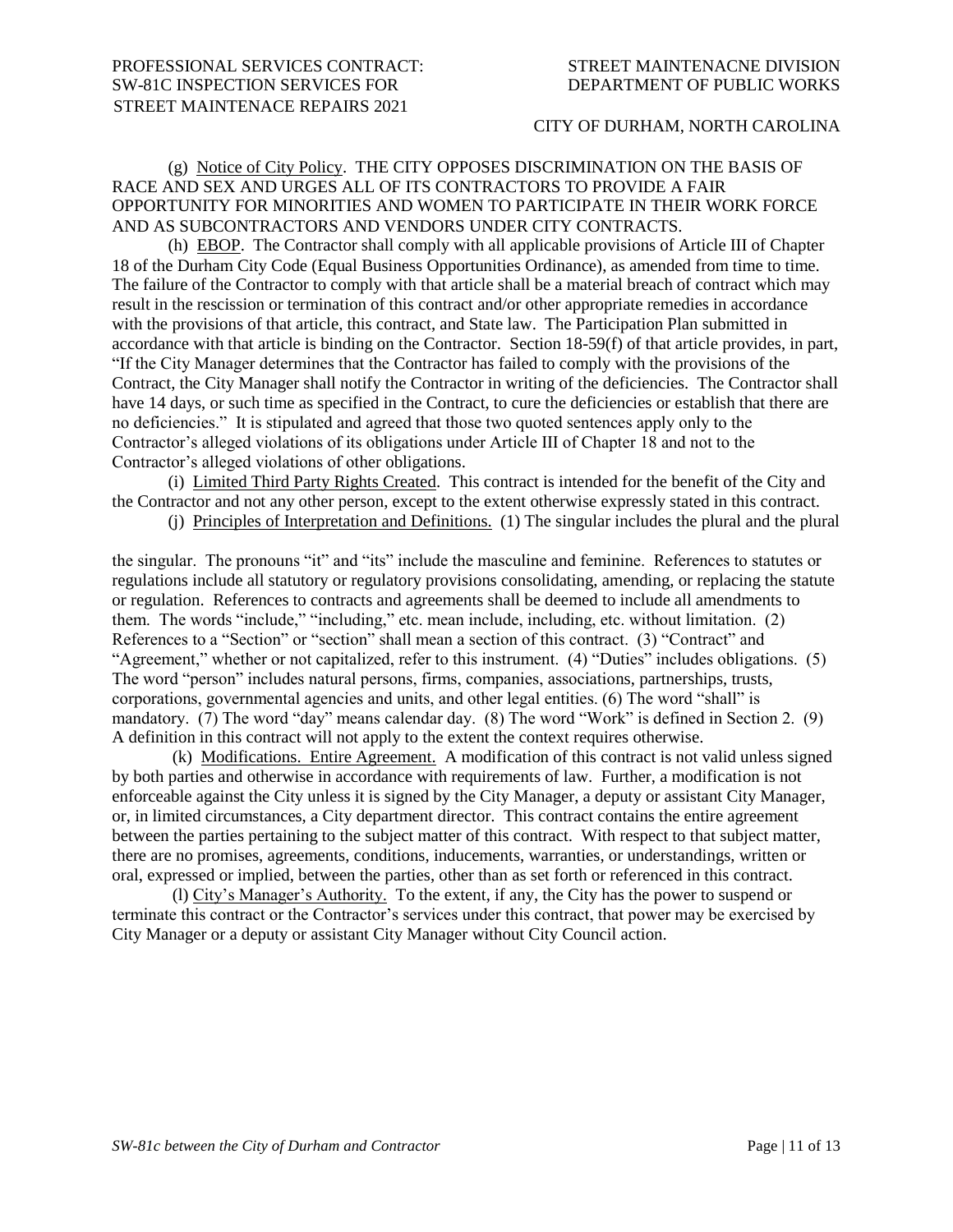CITY OF DURHAM, NORTH CAROLINA

# *[SIGNATURES APPERAR ON THE FOLLOWING PAGES]*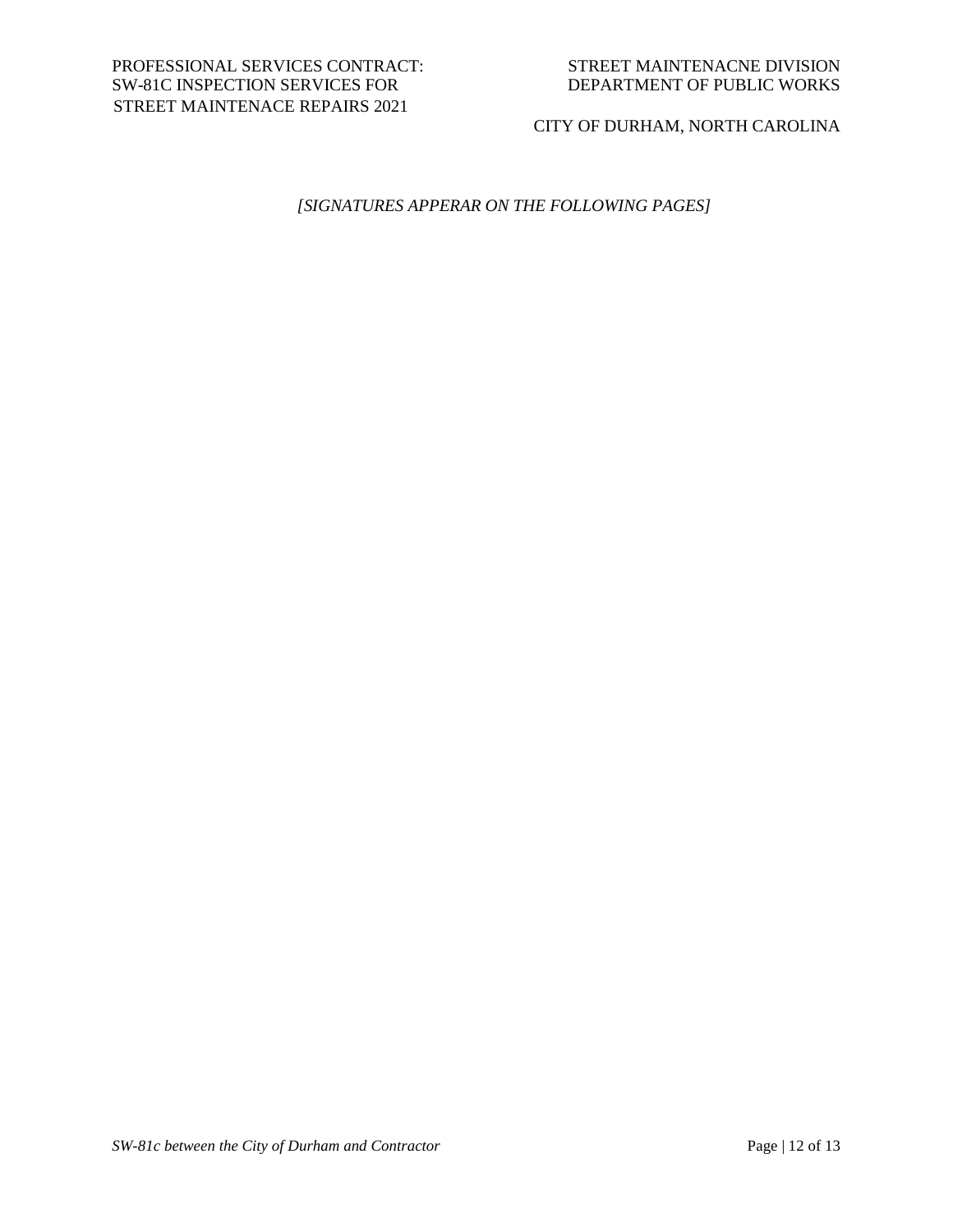# NON-COLLUSION STATEMENT BY CONTRACTOR

The City of Durham prohibits collusion, which is defined as a secret agreement for a deceitful or fraudulent purpose.

I, ……………………………………………………, affirm that I have not engaged in collusion with any City employee(s), other person, corporations, or firms relating to this bid, proposals, or quotations. I understand collusive bidding is a violation of state and federal law and can result in fines, prison sentences, and civil damage awards.

……………………………………………………

**CONTRACTOR**